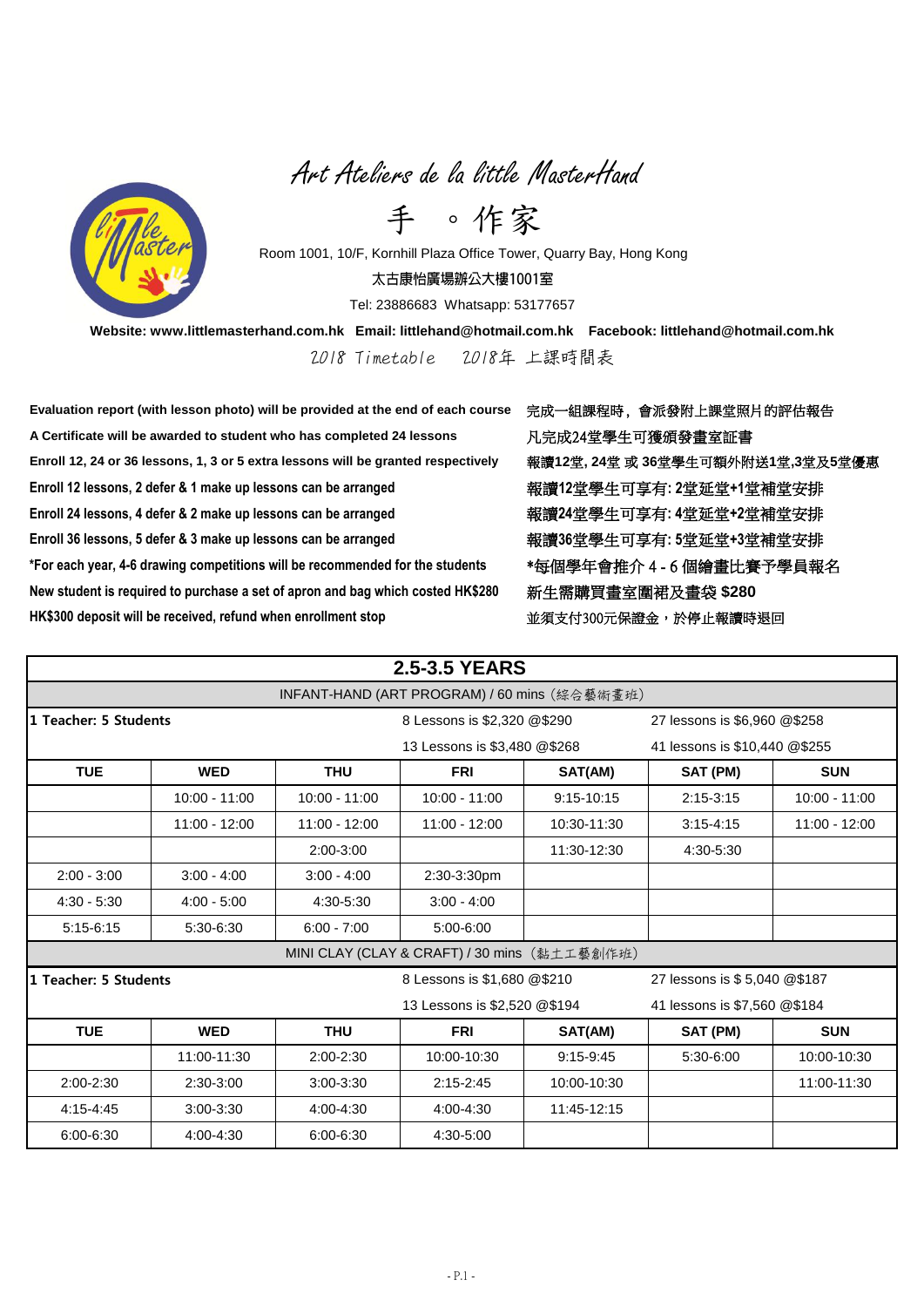|                        |                 |                 | 3.5-4.5 YEARS                                |             |                               |                 |
|------------------------|-----------------|-----------------|----------------------------------------------|-------------|-------------------------------|-----------------|
|                        |                 |                 |                                              |             |                               |                 |
|                        |                 |                 | LITTLE-HAND (ART PROGRAM) / 60 mins (綜合藝術畫班) |             |                               |                 |
| 11 Teacher: 5 Students |                 |                 | 8 Lessons is \$2,320 @\$290                  |             | 27 lessons is \$6,960 @\$258  |                 |
|                        |                 |                 | 13 Lessons is \$3,480 @\$268                 |             | 41 lessons is \$10,440 @\$255 |                 |
| <b>TUE</b>             | <b>WED</b>      | <b>THU</b>      | <b>FRI</b>                                   | SAT(AM)     | SAT (PM)                      | <b>SUN</b>      |
|                        | $10:00 - 11:00$ | $10:00 - 11:00$ | $10:00 - 11:00$                              | 9:15-10:15  | $3:30-4:30$                   | $10:00 - 11:00$ |
|                        | $11:00 - 12:00$ | 11:00 - 12:00   | $11:00 - 12:00$                              | 10:30-11:30 | 4:30-5:30                     | 11:30-12:30     |
| $2:00 - 3:00$          | $3:00 - 4:00$   | $2:30 - 3:30$   | $2:00-3:00$                                  | 11:15-12:15 |                               |                 |
| $3:30-4:30$            | 4:30-5:30       | $4:30 - 5:30$   | $3:30-4:30$                                  |             |                               |                 |
| $5:15-6:15$            | 5:30-6:30       | $5:00 - 6:00$   | $5:00-6:00$                                  |             |                               |                 |
|                        |                 |                 | LITTLE MAGIC HAND (CLAY) / 60 mins (黏土工藝創作班) |             |                               |                 |
| 1 Teacher: 5 Students  |                 |                 | 8 Lessons is \$2,440 @\$305                  |             | 27 Lessons is \$7,320 @\$271  |                 |
|                        |                 |                 | 13 Lessons is \$3,660 @\$282                 |             | 41 lessons is \$10,980 @\$268 |                 |
| <b>TUE</b>             | <b>WED</b>      | <b>THU</b>      | <b>FRI</b>                                   | SAT(AM)     | SAT (PM)                      | <b>SUN</b>      |
|                        | $10:00 - 11:00$ | $10:00 - 11:00$ | $10:00 - 11:00$                              | 9:15-10:15  | 2:30-3:30                     | $10:00 - 11:00$ |
|                        | 12:00-1:00      | $11:00 - 12:00$ | $11:00 - 12:00$                              | 10:30-11:30 | $3:30-4:30$                   | 11:30-12:30     |
| 2:00-3:00              | 2:30-3:30       | 2:30-3:30       | $2:00-3:00$                                  |             | 4:30-5:30                     |                 |
| 4:30-5:30              | $3:30-4:30$     | 4:30-5:30       | 4:00-5:00                                    |             |                               |                 |
| 5:30-6:30              | 5:00-6:00       | $6:00 - 7:00$   | 5:30-6:30                                    |             |                               |                 |

|                       |                 |                              | <b>4.5-6.5 YEARS</b>                                |                               |                               |                 |
|-----------------------|-----------------|------------------------------|-----------------------------------------------------|-------------------------------|-------------------------------|-----------------|
|                       |                 |                              | KIDDY-HAND (ART PROGRAM) / 75 mins (綜合藝術畫班)         |                               |                               |                 |
| 1 Teacher: 5 Students |                 |                              | 8 Lessons is \$2,480 @\$310                         |                               | 27 Lessons is \$7,440 @\$276  |                 |
|                       |                 |                              | 13 Lessons is \$3,720 @\$286                        |                               | 41 lessons is \$11,160 @\$272 |                 |
| <b>TUE</b>            | <b>WED</b>      | <b>THU</b>                   | <b>FRI</b>                                          | SAT(AM)                       | SAT (PM)                      | <b>SUN</b>      |
|                       | 10:00-11:15     | 10:00-11:15                  | 10:00-11:15                                         | 9:15-10:30                    | 2:00-3:15                     | 10:00-11:15     |
|                       | 11:15-12:30     | 11:15-12:30                  | 11:15-12:30                                         | 10:30-11:45                   | 4:30-5:45                     | 11:30-12:45     |
| $2 - 3:15$            | 2:00-3:15       | 2:30-3:45                    | $3:45 - 5:00$                                       | 11:30-12:45                   |                               |                 |
| 4:30-5:45             | $3:45 - 5:00$   | $3:15 - 4:30$                | 5:15-6:30                                           |                               |                               |                 |
|                       | 5:45-7:00       | 4:30-5:45                    | 5:30-6:45                                           |                               |                               |                 |
|                       |                 |                              | KIDDY MODERN CHINESE ART / 60 mins (現代中國畫班)         |                               |                               |                 |
| 1 Teacher: 5 Students |                 |                              | 8 Lessons is \$2,480 @\$310                         |                               | 27 Lessons is \$7,440 @\$276  |                 |
|                       |                 |                              | 13 Lessons is \$3,720 @\$286                        |                               | 41 lessons is \$11,160 @\$272 |                 |
| <b>TUE</b>            | <b>WED</b>      | <b>THU</b>                   | <b>FRI</b>                                          | SAT(AM)                       | SAT (PM)                      | <b>SUN</b>      |
|                       | $10:00 - 11:00$ | $10:00 - 11:00$              | $10:00 - 11:00$                                     | $10:00 - 11:00$               | $2:00 - 3:00$                 | $10:00 - 11:00$ |
| 3:00-4:00             | $2:00 - 3:00$   | $2:00 - 3:00$                | 2:00-3:00                                           |                               | 4:30-5:30                     | 11:30-12:30     |
|                       | $3:00 - 4:00$   | $4:30 - 5:30$                | $4:00 - 5:00$                                       |                               |                               |                 |
|                       |                 |                              | 5:30-6:30                                           |                               |                               |                 |
|                       |                 |                              | KIDDY MAGIC HAND (CLAY & CRAFT) / 75 mins (黏土工藝創作班) |                               |                               |                 |
| 1 Teacher: 5 Students |                 |                              | 8 Lessons is \$2,520 @\$315                         |                               | 27 Lessons is \$7,560 @\$280  |                 |
|                       |                 | 13 Lessons is \$3,780 @\$291 |                                                     | 41 lessons is \$11,340 @\$277 |                               |                 |
| <b>TUE</b>            | <b>WED</b>      | <b>THU</b>                   | <b>FRI</b>                                          | SAT(AM)                       | SAT (PM)                      | <b>SUN</b>      |
|                       | 10:00-11:15     | 10:00-11:15                  | 10:00-11:15                                         | 9:15-10:30                    | 4:30-5:45                     | 10:00-11:15     |
| 2:00-3:15             | 2:45-4:00       |                              | $2:00-3:15$                                         | 11:45-1:00                    |                               | 11:30-12:45     |
| 5:00-6:15             | 5:30-6:45       | 5:45-7:00                    | 4:30-5:45                                           |                               |                               |                 |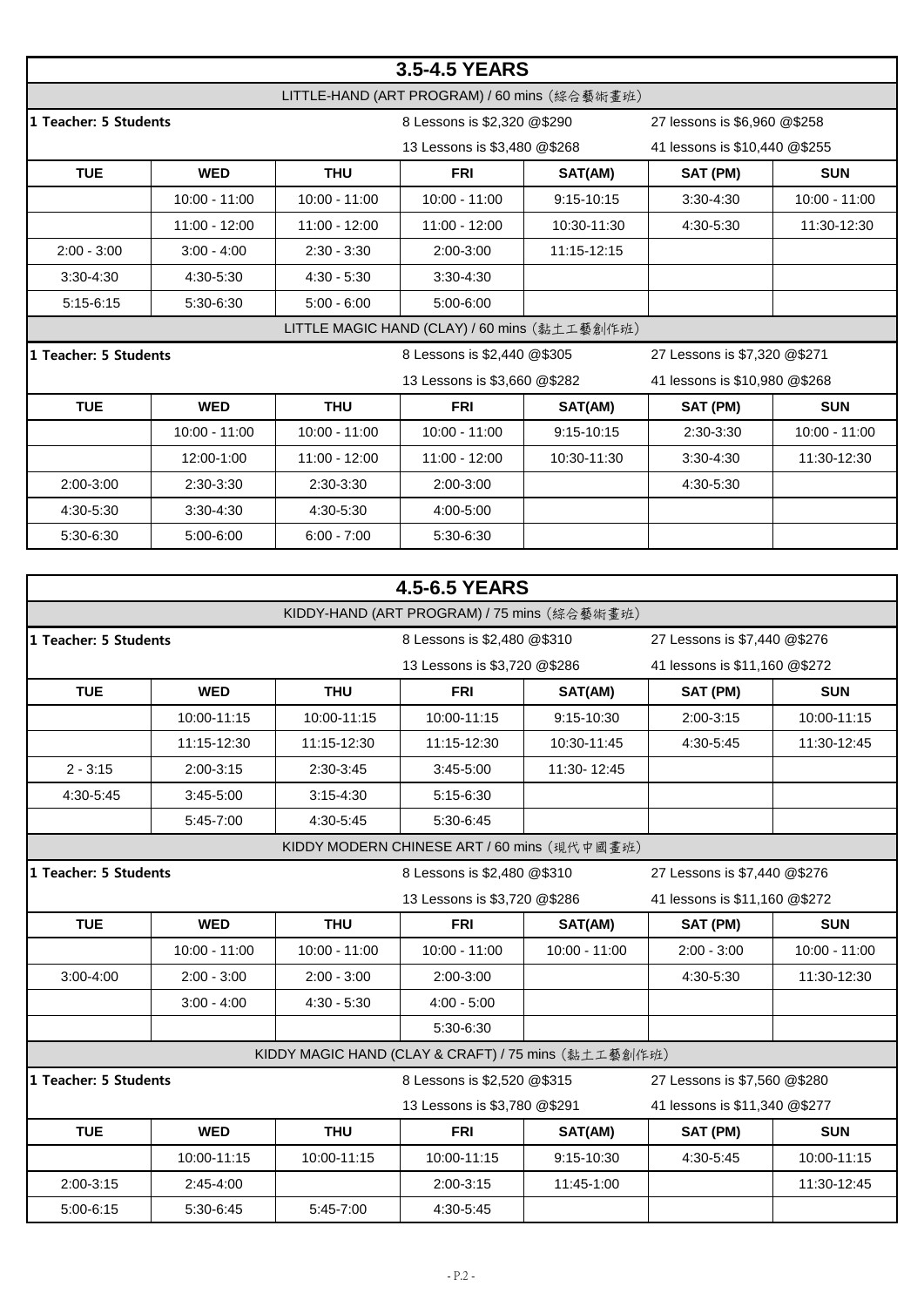|                                                                                     |               |                                                        | <b>6.5-8.5 YEARS</b>                        |             |                               |              |
|-------------------------------------------------------------------------------------|---------------|--------------------------------------------------------|---------------------------------------------|-------------|-------------------------------|--------------|
|                                                                                     |               |                                                        | MASTER-HAND (TECHNIQUE) / 75 mins (創意技巧藝術班) |             |                               |              |
| 1 Teacher: 5 Students                                                               |               |                                                        | 8 Lessons is \$2,520 @\$315                 |             | 27 Lessons is \$7,560 @\$280  |              |
|                                                                                     |               |                                                        | 13 Lessons is \$3,780 @\$291                |             | 41 lessons is \$11,340 @\$277 |              |
| <b>TUE</b>                                                                          | <b>WED</b>    | <b>THU</b>                                             | <b>FRI</b>                                  | SAT(AM)     | SAT (PM)                      | <b>SUN</b>   |
|                                                                                     |               |                                                        | 10:00-11:15                                 | 9:15-10:30  | 2:00-3:15                     | 10:00-11:15  |
|                                                                                     | 2:00-3:15     | 2:00-3:15                                              | 2:00-3:15                                   | 11:30-12:45 | $3:15 - 4:30$                 | 11:30-12:45  |
| 4:30-5:45                                                                           | 3:45-5:00     | $3:45 - 5:00$                                          | 4:00-5:15                                   |             |                               |              |
| 5:45-7:00                                                                           | 5:00-6:15     | 4:30-5:45                                              | 5:15-6:30                                   |             |                               |              |
|                                                                                     |               |                                                        | MASTER OIL PAINTING / 75 mins (優閒油畫課程)      |             |                               |              |
| 1 Teacher: 5 Students                                                               |               |                                                        | 8 Lessons is \$2,560 @\$320                 |             | 27 lessons is \$7,680 @\$284  |              |
|                                                                                     |               |                                                        | 13 Lessons is \$3,840 @\$295                |             | 41 lessons is \$11,520 @\$281 |              |
| <b>TUE</b>                                                                          | <b>WED</b>    | <b>THU</b>                                             | <b>FRI</b>                                  | SAT(AM)     | SAT (PM)                      | <b>SUN</b>   |
|                                                                                     | 3:30-4:45     | 3:30-4:45                                              | 2:45-4:00                                   | 10:30-11:45 | $3:15 - 4:30$                 | 10:00-11:15  |
| 5:45-7:00                                                                           | 5:00-6:15     | 4:45-6:00                                              | 4:45-6:00                                   |             |                               | 11:30-12:45  |
|                                                                                     |               | MASTER MODERN CHINESE ART / 60 mins (現代中國畫班)           |                                             |             |                               |              |
| 1 Teacher: 5 Students                                                               |               |                                                        | 8 Lessons is \$2,520 @\$315                 |             | 27 Lessons is \$7,560 @\$280  |              |
|                                                                                     |               |                                                        | 13 Lessons is \$3,780 @\$291                |             | 41 lessons is \$11,340 @\$277 |              |
| <b>TUE</b>                                                                          | <b>WED</b>    | <b>THU</b>                                             | <b>FRI</b>                                  | SAT(AM)     | SAT (PM)                      | <b>SUN</b>   |
|                                                                                     |               | 10:00-11:00                                            | 10:00-11:00                                 | 9:15-10:15  | 4:30-5:30                     | 10:00-11:00  |
| 6:00-7:00                                                                           | $3:00 - 4:00$ | 6:00-7:00                                              | 2:00-3:00                                   |             |                               | 11:30-12:30  |
|                                                                                     |               | ICONOGRAPH, COMIC AND SKETCH CLASS/75 mins (插畫/漫畫/素描班) |                                             |             |                               |              |
| 1 Teacher: 5 Students                                                               |               |                                                        | 8 Lessons is \$2,520 @\$315                 |             | 27 Lessons is \$7,560 @\$280  |              |
|                                                                                     |               |                                                        | 13 Lessons is \$3,780 @\$291                |             | 41 lessons is \$11,340 @\$277 |              |
| <b>TUE</b>                                                                          | <b>WED</b>    | <b>THU</b>                                             | <b>FRI</b>                                  | SAT(AM)     | SAT (PM)                      | <b>SUN</b>   |
|                                                                                     |               |                                                        |                                             | 11:30-12:45 | $3:15 - 4:30$                 | 10:00-11:15  |
| 4:30-5:45                                                                           |               | 5:00-6:15                                              | 4:00-5:15                                   |             | 4:30-5:45                     | 11:30-12:45  |
| 5:45-7:00                                                                           | 5:45-7:00     |                                                        | 5:45-7:00                                   |             |                               |              |
|                                                                                     |               | MASTER MAGIC HAND (CLAY & CRAFT) / 75 mins (黏土工藝創作班)   |                                             |             |                               |              |
| 1 Teacher: 5 Students                                                               |               |                                                        | 8 Lessons is \$2,560 @\$320                 |             | 27 lessons is \$7,680 @\$284  |              |
|                                                                                     |               |                                                        | 13 Lessons is \$3,840 @\$295                |             | 41 lessons is \$11,520 @\$281 |              |
| <b>TUE</b>                                                                          | <b>WED</b>    | <b>THU</b>                                             | <b>FRI</b>                                  | SAT(AM)     | SAT (PM)                      | <b>SUN</b>   |
|                                                                                     |               |                                                        |                                             | 9:15-10:30  |                               | 10:00-11:15  |
| 5:00-6:15                                                                           | 3:45-5:00     | 5:45-7:00                                              | 4:00-5:15                                   | 11:45-1:00  |                               | 11:15-12:30  |
|                                                                                     |               | MASTER CERAMIC ART (CLAY & CRAFT) / 75 mins (陶瓷工藝創作班)  |                                             |             |                               |              |
| 1 Teacher: 5 Students<br>8 Lessons is \$2,800 @\$350<br>27 lessons is \$8,400@\$311 |               |                                                        |                                             |             |                               |              |
|                                                                                     |               |                                                        | 13 Lessons is \$4,200@\$323                 |             | 41 lessons is \$12,600@\$307  |              |
| <b>TUE</b>                                                                          | <b>WED</b>    | <b>THU</b>                                             | <b>FRI</b>                                  | SAT(AM)     | SAT (PM)                      | <b>SUN</b>   |
|                                                                                     | 10:00-11:15   | 10:00-11:15                                            | 10:00-11:15                                 | 11:45-1:00  | $3:15-4:30$                   | $10 - 11:15$ |
| 3:30-4:45                                                                           | 2:00-3:15     |                                                        | 2:45-4:00                                   |             | 4:30-5:45                     | 11:15-12:30  |
| 4:45-6:00                                                                           | 5:45-7:00     | 5:30-6:45                                              | 5:15-6:30                                   |             |                               |              |